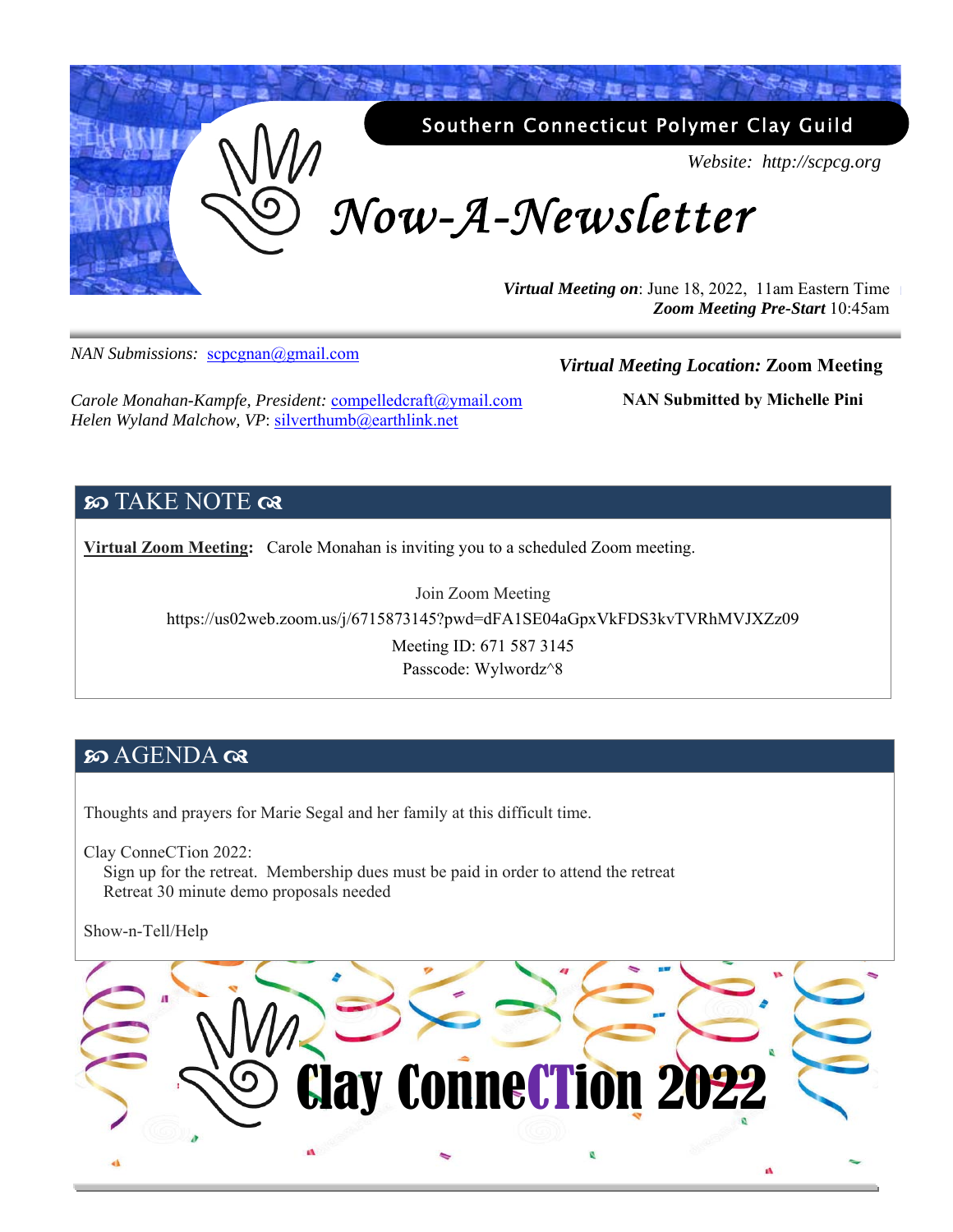# so Guild Challenge as

Our May challenge was to create a representation of spring in both 2D and 3D. I also mentioned that the 2D/3D aspect would be the core of a future challenge as well. Well now I get to share it with you. Your challenge is to bring 2D to life. Make some aspect of a 2D object 3D. It could be a picture of flowers in a vase and then a flower comes right out of the picture. I actually saw a cool example of this, but unfortunately cannot find it. However it was of a ship being dragged down by a sea monster. The artist had some tentacles coming right out of the picture hugging the frame.

It doesn't have to be elaborate you can keep it simple. A small object like a button, a balloon or even a kitten's paw emerging from the image. Just use your imagination and have fun. Any theme, color, or technique can be used. With Clay ConneCTion coming up I want to give everyone plenty of time. This challenge will be due at the September 2022 meeting.

Some ideas for inspiration are below, but remember 3D elements need to be made of polymer clay:





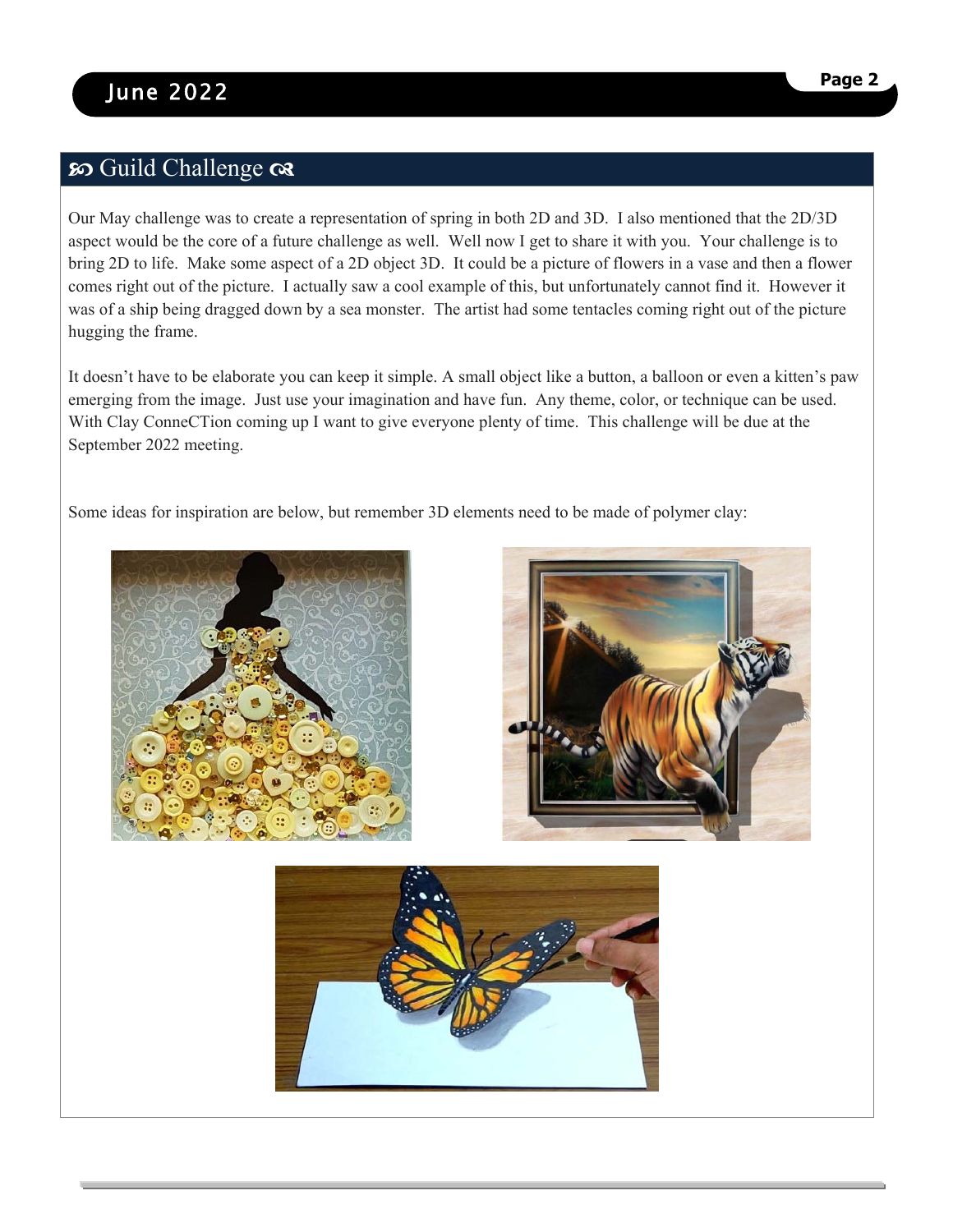syndee holt to Sharon:

Subject: We Had so Much Fun, We are Doing it AGAIN!

We had 37 clayers on our Zoom this morning, mostly from my newsletter group and we had a BLAST! I \*think\* I showed 4 different PowerPoints and we also discussed and asked questions.

It was SO much fun, we are going to do it AGAIN on June 25th. THIS time we are going to focus on Photographing Your Work. I've got a LOT of photo tips and science in this PowerPoint for sure! We will focus not just on the "glamour shots" but also the step-by-step photos as well.

If you didn't know already, I have been a professional photographer for over 40 years (gulp!). I have a Bachelor of Science in Photography (Brooks Institute). So I can not only tell you HOW but WHY you need to do certain things.

There is also an emotional/psychological aspect to photographing your work that we will see and discuss as well.

Plus, I know you guys will probably talk me into showing some of the other programs that I have as well. LOL!

If you want to join us (you can share with your guild members as well)-- **Saturday, June 25th 2PM EST (1PM Central, 12 Mountain, 11 Pacific)** syndee holt is inviting you to a scheduled Zoom meeting on Photographing Your Work.

Join Zoom Meeting https://us02web.zoom.us/j/85998746360?pwd=WFo2SWg1ZW9PZHBRUGhRZFNuS0tqdz09

Meeting ID: 859 9874 6360 Passcode: 753241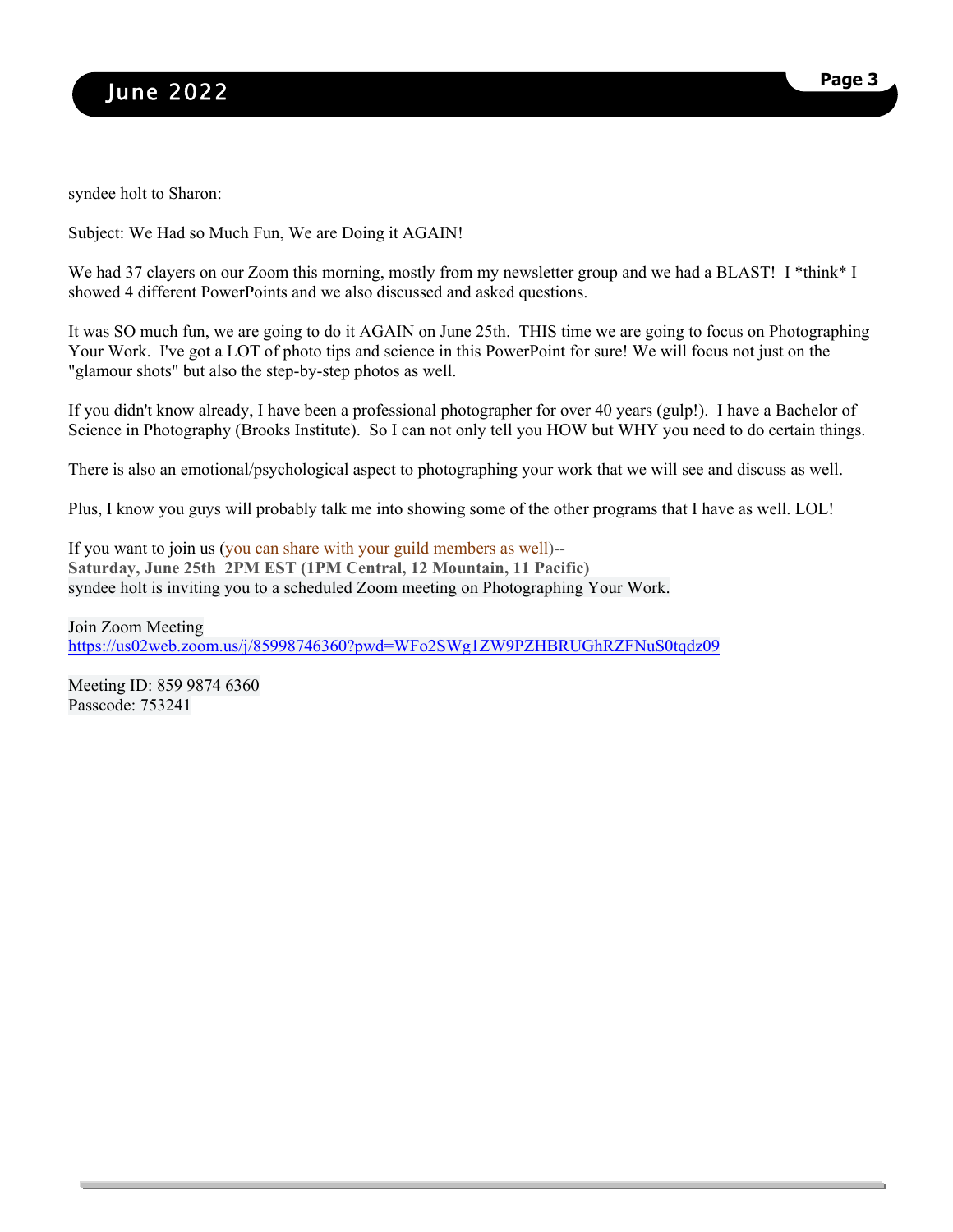# June 2022 **Page 4**

From Carol:



Books we discussed last month: These books are on Kindle as well as in Paperback, VERY detailed

https://www.amazon.com/gp/product/B005LIZ00G/ref=dbs\_a\_def\_rwt\_hsch\_vapi\_tkin\_p1\_i1



#### Creating Life-Like Animals in Polymer Clay Kindle Edition

| by Katherine Dewey $\vee$ (Author) Format: Kindle Edition<br>★★★★☆ > 244 ratings |                                           |
|----------------------------------------------------------------------------------|-------------------------------------------|
| See all formats and editions<br><b>Kindle</b><br>\$10.99                         | Paperback<br>\$35.00                      |
| Read with Our Free App                                                           | 47 Used from \$3.24<br>6 New from \$26.95 |

Enchanting, exquisitely detailed and full of personality, Katherine Dewey's animal sculptures delight all who see them. With the friendly medium of polymer clay and the step-by-step instructions in this book, you can achieve the same magical results! Inside, Katherine leads you through then utterly charming projects, such as a sweet little bluebird, a basset hound and a white-tailed fawn. And that's just the start! The "Making Changes" chapter will help you create your own original animal creations by changing poses, making realistic bases, and even modeling your animals to look like bronze, fade and other materials.

Publication date

File size

Page Flip

https://www.amazon.com/Fantasy-Creatures-Clay-Techniques-Sculpting/dp/1440336725/ref=tmm\_pap\_swatch\_0?\_encoding=UTF8&qid=1654722599&sr=1-1-catcorr

Language



#### Fantasy Creatures in Clay: Techniques for Sculpting Dragons, Griffins and More Paperback - September 12, 2014

Publisher

by Neal Deschain v (Author)

★★★★☆ > 430 ratings See all formats and editions

Print length



Savings Get 3 for the price of 2. Shop items Sculpt fascinating creatures!

Explore the world of clay and learn to create the dramatically beautiful forms of some of the most fearsome and awe-inspiring creatures your imagination can conjure. Ranging from ferocious dragons to regal griffins to magnificent underwater beasts--they're all here!